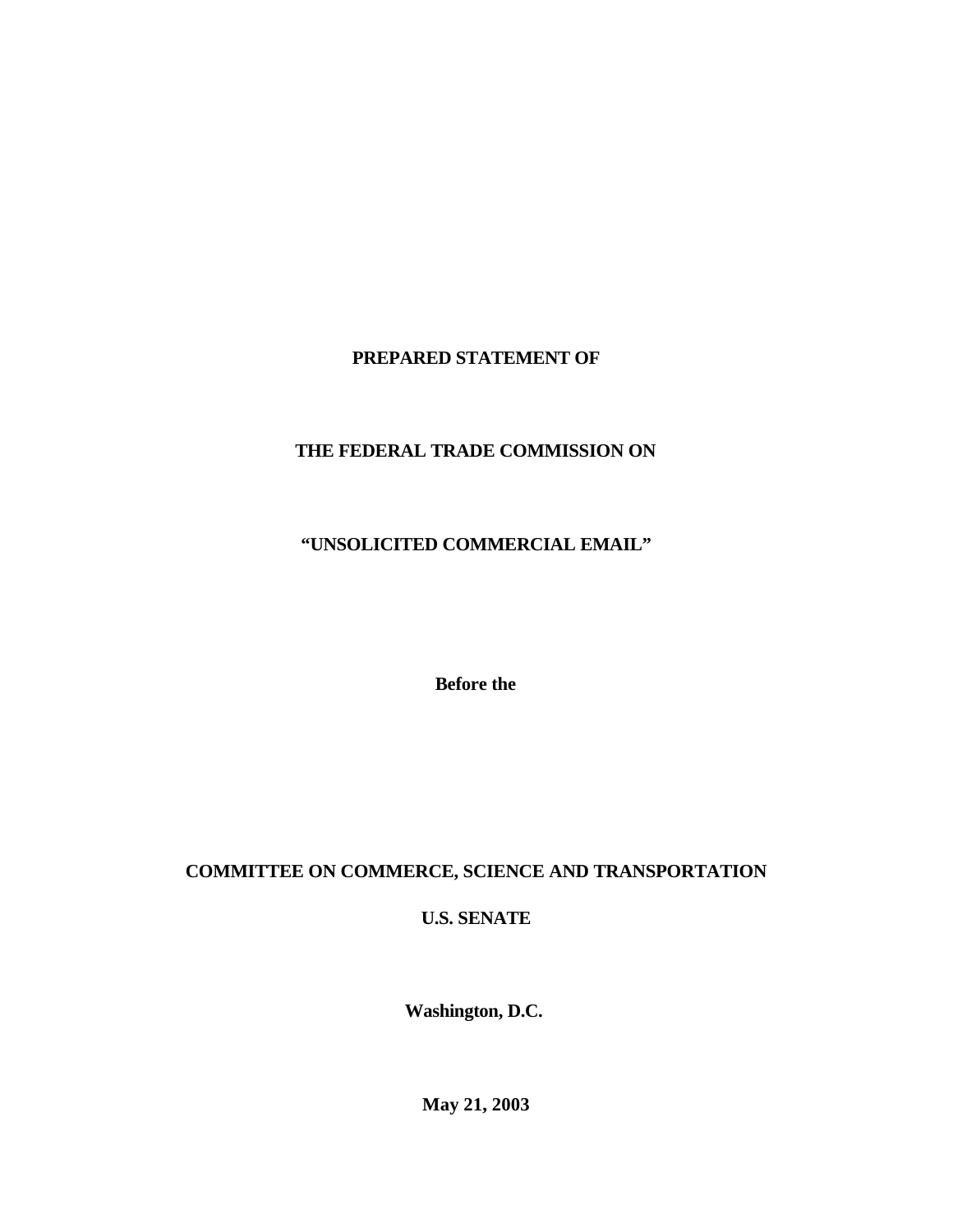Mr. Chairman, the Federal Trade Commission appreciates this opportunity to provide information to the Committee on the FTC's efforts to address the problems that result from bulk unsolicited commercial email. This statement discusses the Commission's law enforcement efforts against spam, describes our efforts to educate consumers and businesses about the problem of spam, and focuses particularly on the Commission's recent Spam Forum and several studies on the subject that the Commission's staff has undertaken in recent months.<sup>1</sup>

As the federal government's principal consumer protection agency, the FTC's mission is to promote the efficient functioning of the marketplace by acting against unfair or deceptive acts or practices and increasing consumer choice by promoting vigorous competition. To fulfill this mission, the Commission enforces the Federal Trade Commission Act, which prohibits unfair methods of competition and unfair or deceptive acts or practices in or affecting commerce.<sup>2</sup> Commerce on the Internet, including unsolicited commercial email, falls within the scope of this statutory mandate.

<sup>&</sup>lt;sup>1</sup> The views expressed in this statement represent the views of the Commission. Commissioners' oral statements and responses to any questions you may have represent their own views, and not necessarily the views of the Commission or any other Commissioner.

<sup>&</sup>lt;sup>2</sup> The FTC has limited or no jurisdiction over specified types of entities and activities. These include banks, savings associations, and federal credit unions; regulated common carriers; air carriers; non-retail sales of livestock and meat products under the Packers and Stockyards Act; certain activities of nonprofit corporations; and the business of insurance. *See, e.g.*, 15 U.S.C. §§ 44, 45, 46 (FTC Act); 15 U.S.C. § 21 (Clayton Act); 7 U.S.C. § 227 (Packers and Stockyards Act); 15 U.S.C. §§ 1011 *et seq*. (McCarran-Ferguson Act).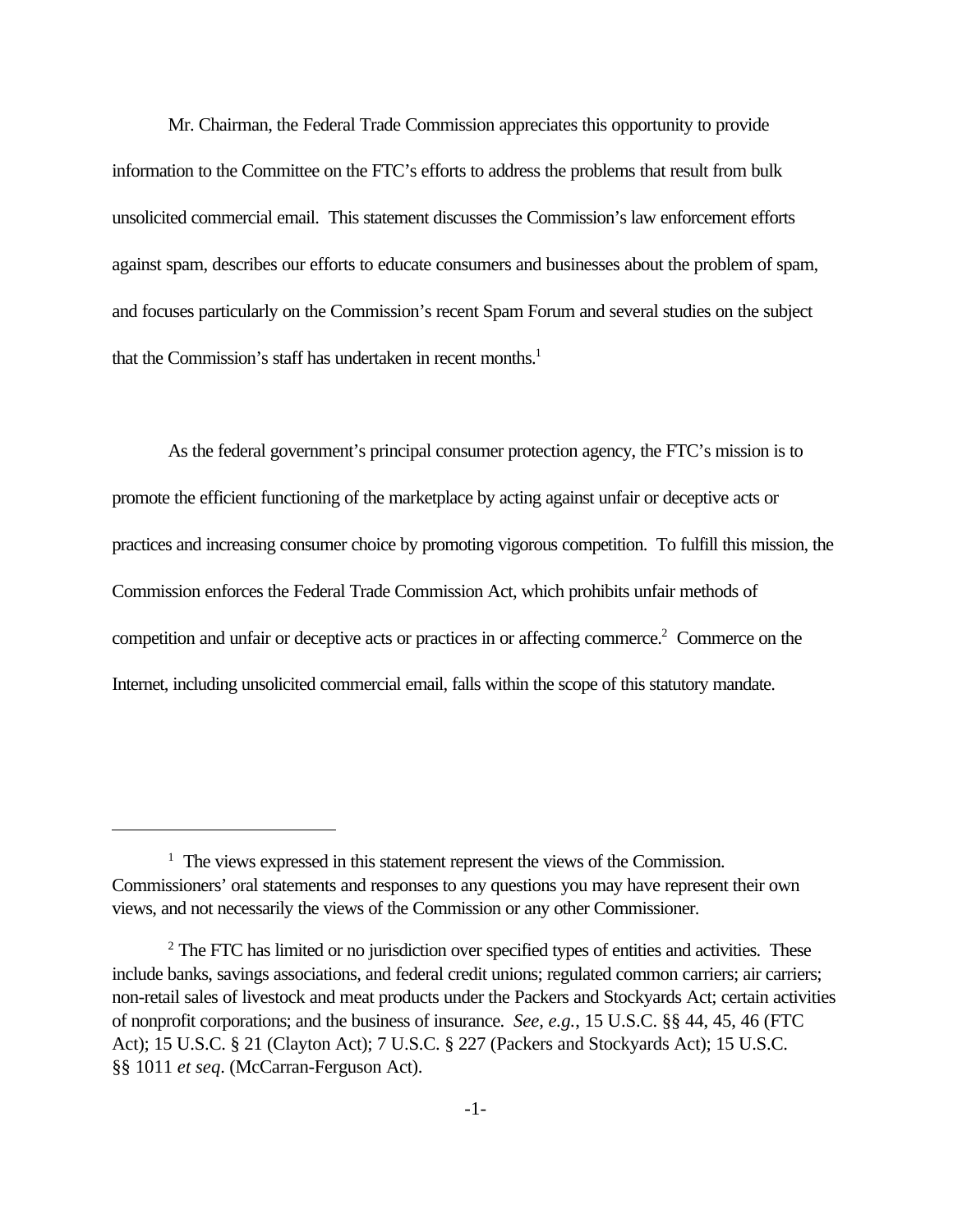Unsolicited commercial email ("UCE" or "spam") is any commercial electronic mail message that is sent – typically in bulk – to consumers without the consumers' prior request or consent. The extreme speed, anonymity and negligible cost of sending spam differentiate it from other forms of unsolicited marketing, such as direct mail or telemarketing. Those marketing techniques, unlike spam, impose costs on marketers that limit their use.

There are two basic problems with spam. First, deception and fraud appear to characterize the vast majority of spam. Indeed, spam appears to be the vehicle of choice for many fraudulent and deceptive marketers. Second, a serious Internet infrastructure problem flows from the sheer volume of spam that is now being sent. Spam, even if not deceptive, may lead to significant disruptions and inefficiencies in Internet services, and may constitute a significant problem for consumers and businesses using the Internet. In addition, spam can spread viruses that wreck havoc for computer users. These problems together pose a threat to consumers' confidence in the Internet as a medium for electronic commerce.

Virtually all of the panelists at the Commission's recent Spam Forum, described in more detail below, opined that the volume of unsolicited email is increasing exponentially and that we are at a "tipping point," requiring some action to avert deep erosion of public confidence in email that could hinder, or even destroy, it as a tool for communication and online commerce. In other words, as some have expressed it, spam is "killing the killer ap." The consensus of all participants in the workshop was that a solution to the spam problem is critically important, but cannot be found overnight. There is no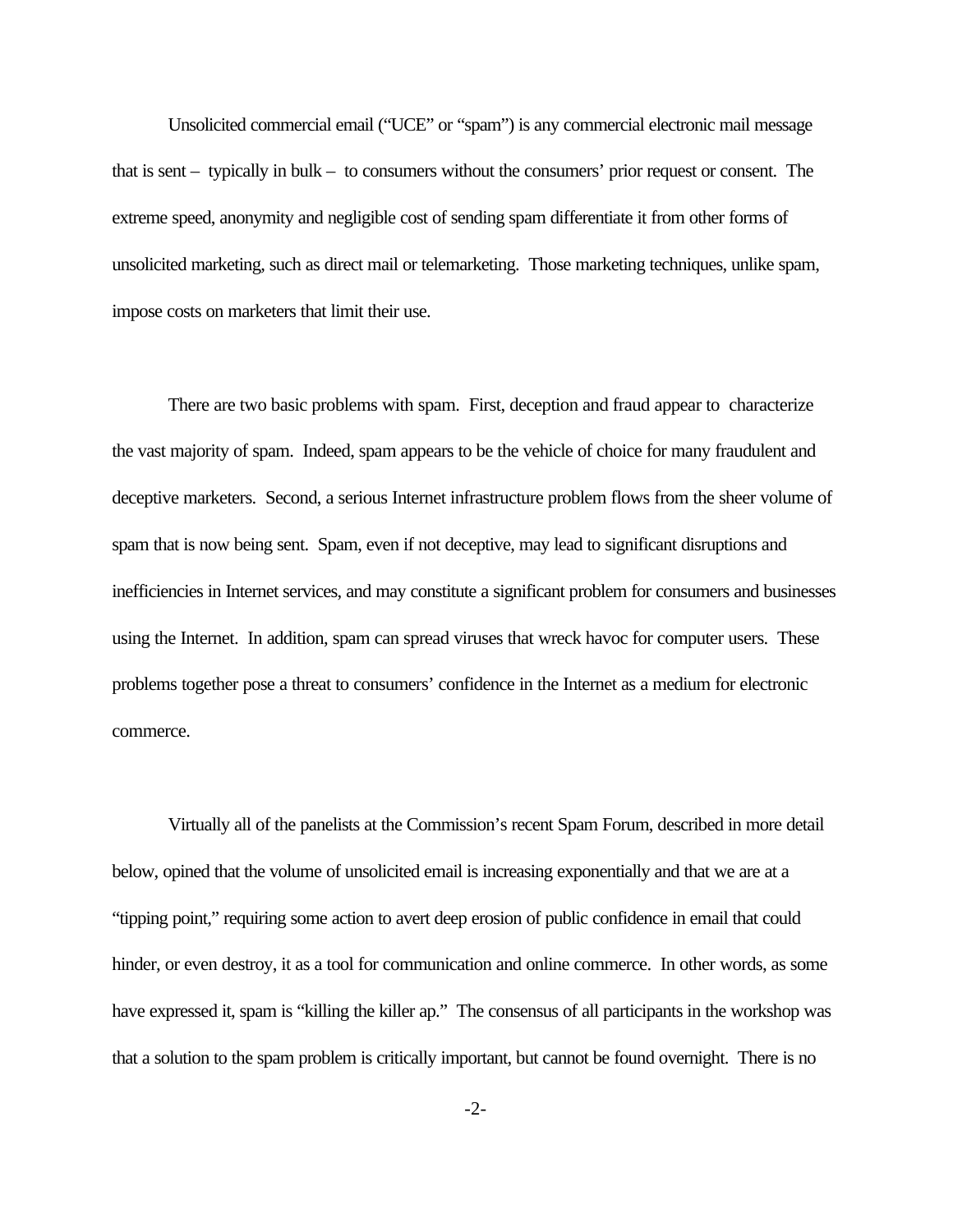quick or simple "silver bullet." Rather, solutions must be pursued from many directions – technological, legal, and consumer action. The Forum helped to suggest paths to follow toward solutions to the spam problems. These solutions will depend on cooperative efforts between government and the private sector. In fact, the Forum is only the most recent example of the FTC's role as convener, facilitator, and catalyst to encourage that activity. But the Commission also plays another important role – that of law enforcer.

The Commission has pursued a vigorous law enforcement program against deceptive spam, and to date has brought 53 cases in which spam was an integral element of the alleged overall deceptive or unfair practice.<sup>3</sup> Most of those cases focused on the deceptive content of the spam message, alleging that the various defendants violated Section 5 of the FTC Act through misrepresentations in the body of the message.<sup>4</sup> More recently, the Commission has expanded the scope of its allegations to encompass not just the content of the spam but also the *manner* in which the spam is sent. Thus, *FTC v. G. M. Funding*,<sup>5</sup> and *F.T.C.v. Brain Westby*<sup>6</sup> allege (1) that email "spoofing" is an unfair practice,<sup>7</sup> and (2) that failure to honor a "remove me" representation is a deceptive practice. In these cases, the

- 4  *E.g., FTC v. 30 Minute Mortgage, Inc*., No. 03-60021 (S.D. Fla. filed Jan. 9, 2003)
- 5 No. SACV 02-1026 DOC (C.D. Cal. filed Nov. 2002)
- 6 No. 032-3030 (N.D. Ill. filed Apr. 15, 2003).

<sup>&</sup>lt;sup>3</sup> A summary listing of these cases is attached as Appendix A.

<sup>&</sup>lt;sup>7</sup> "Spoofing" involves forging the "from" or "reply to" lines in an email to make it appear that the email was sent from an innocent third-party. The third party then receives bounced-back undeliverable messages and angry "do not spam me" complaints.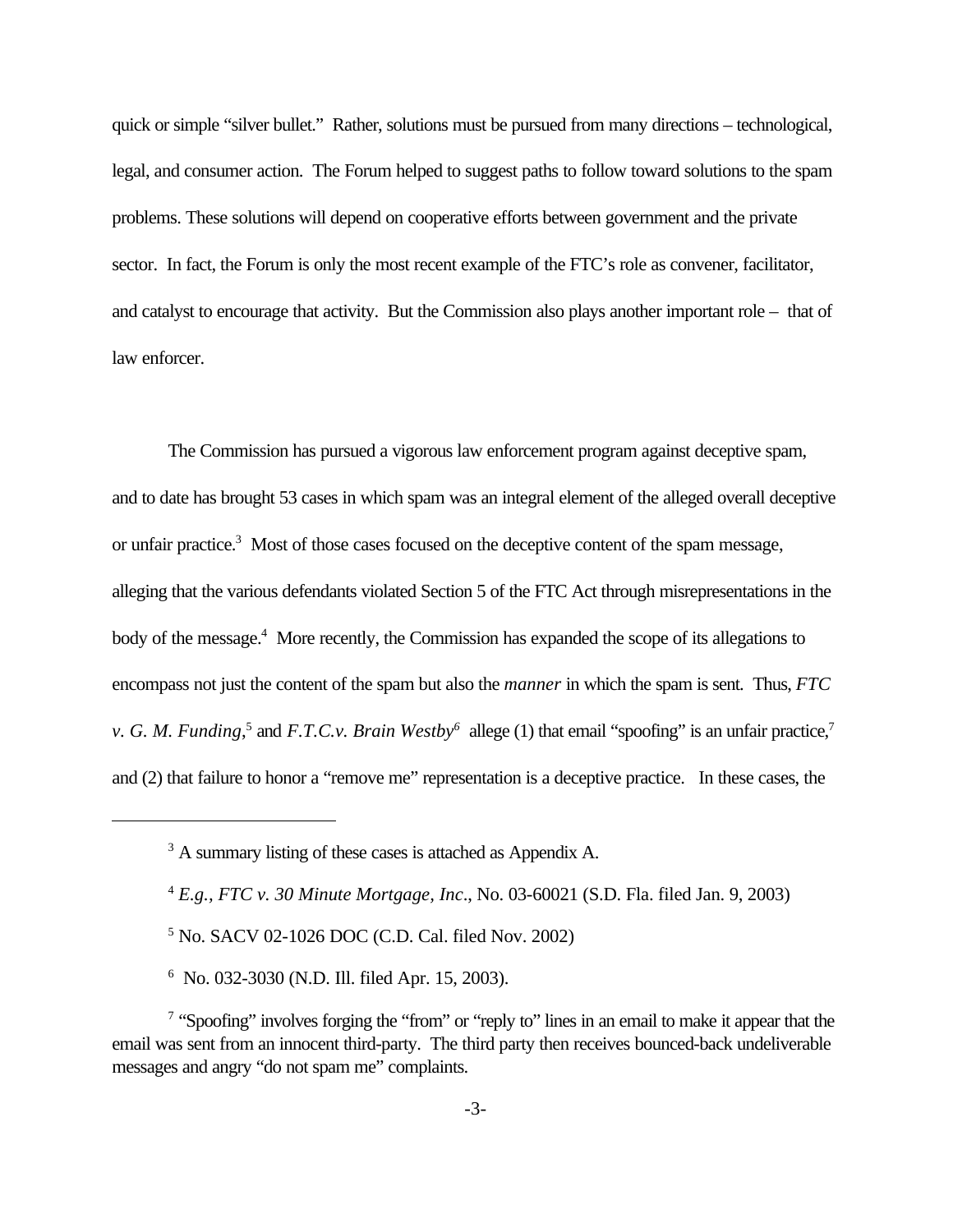defendants' email removal mechanisms did not work and consumers' emailed attempts to remove themselves from defendants' distribution lists were returned as undeliverable.

*Westby* is also the first FTC case to allege that a misleading subject line is deceptive because it tricks consumers into opening messages they otherwise would not open. In other cases, the Commission has alleged that the defendants falsely represented that subscribing to defendants' service could stop spam from other sources<sup>8</sup> or that purchasers of a spamming business opportunity could make substantial profits.<sup>9</sup> Thus, through our law enforcement actions the Commission has attacked and will continue to attack deception and unfairness in every aspect of spam.

Experience in these cases shows that the primary law enforcement challenges are to identify and locate the targeted spammer. Of course, finding the wrongdoers is an important aspect of all law enforcement actions, but in spam cases it is a particularly daunting task. Spammers can easily hide their identity, forge the electronic path of their email messages, or send their messages from anywhere in the world to anyone in the world. Tracking down a targeted spammer typically requires an unusually large commitment of staff time and resources, and rarely can it be known in advance whether the target's operation is large enough or injurious enough to consumers to justify the resource commitment.

<sup>8</sup>  *FTC v. NetSource One*, No. 022-3077 (W.D. Ky. filed Nov. 2, 2002).

<sup>9</sup> *FTC v. Cyber Data,* No. CV 02-2120 LKK (E.D. Cal. filed Oct. 2002); *FTC v. Internet Specialists*, No. 302 CV 01722 RNC (D.Conn. filed Oct. 2002)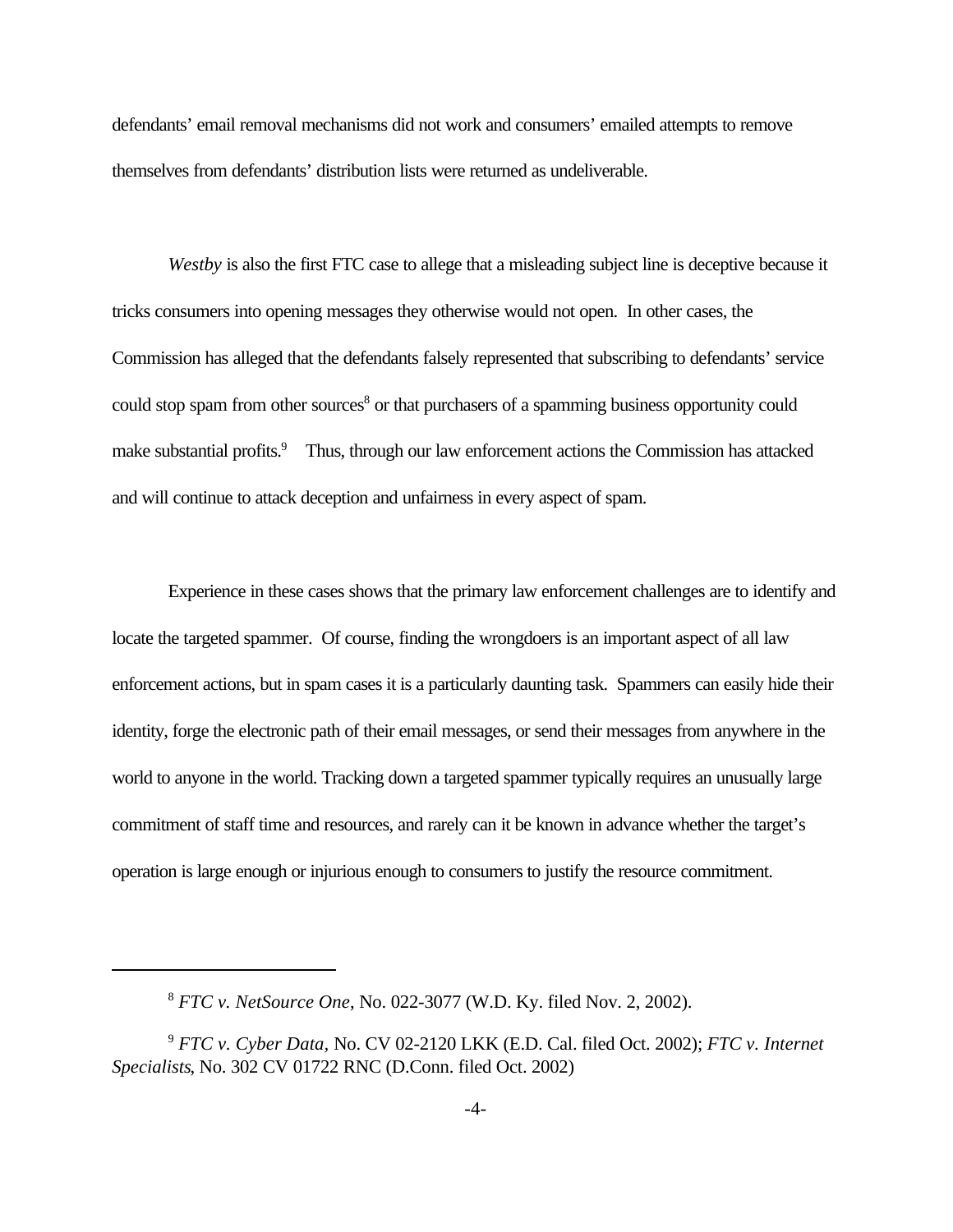To complement its law enforcement efforts, the Commission endeavors to educate consumers and businesses on ways they can reduce the amount of unwanted spam they receive, and about particular types of scams commonly disseminated through spam, such as illegal chain letters and "Nigerian" scams.<sup>10</sup> These materials are available on the FTC's spam website, www.ftc.gov/spam.

Another aspect of the Commission's approach to spam is to investigate and research the problems it poses to understand them better. Through this research, the Commission can refine and better focus its law enforcement and consumer and business education efforts.

#### **Studying the Spam Problem**

The Commission has engaged in several research projects to explore how spam affects consumers and online commerce. These projects include a "Remove Me" surf, a "spam Harvest," and a study of False Claims in Spam.

## *The "Remove Me" Surf*

<sup>&</sup>lt;sup>10</sup> Claiming to be well-placed Nigerians, con artists offer to transfer millions of dollars into the prospective victim's bank account in exchange for a small fee. Those who respond to the initial offer may receive official-looking documents. Typically, the victim is then asked to provide blank letterhead and his or her bank account numbers, as well as some money to cover transaction and transfer costs and attorney's fees.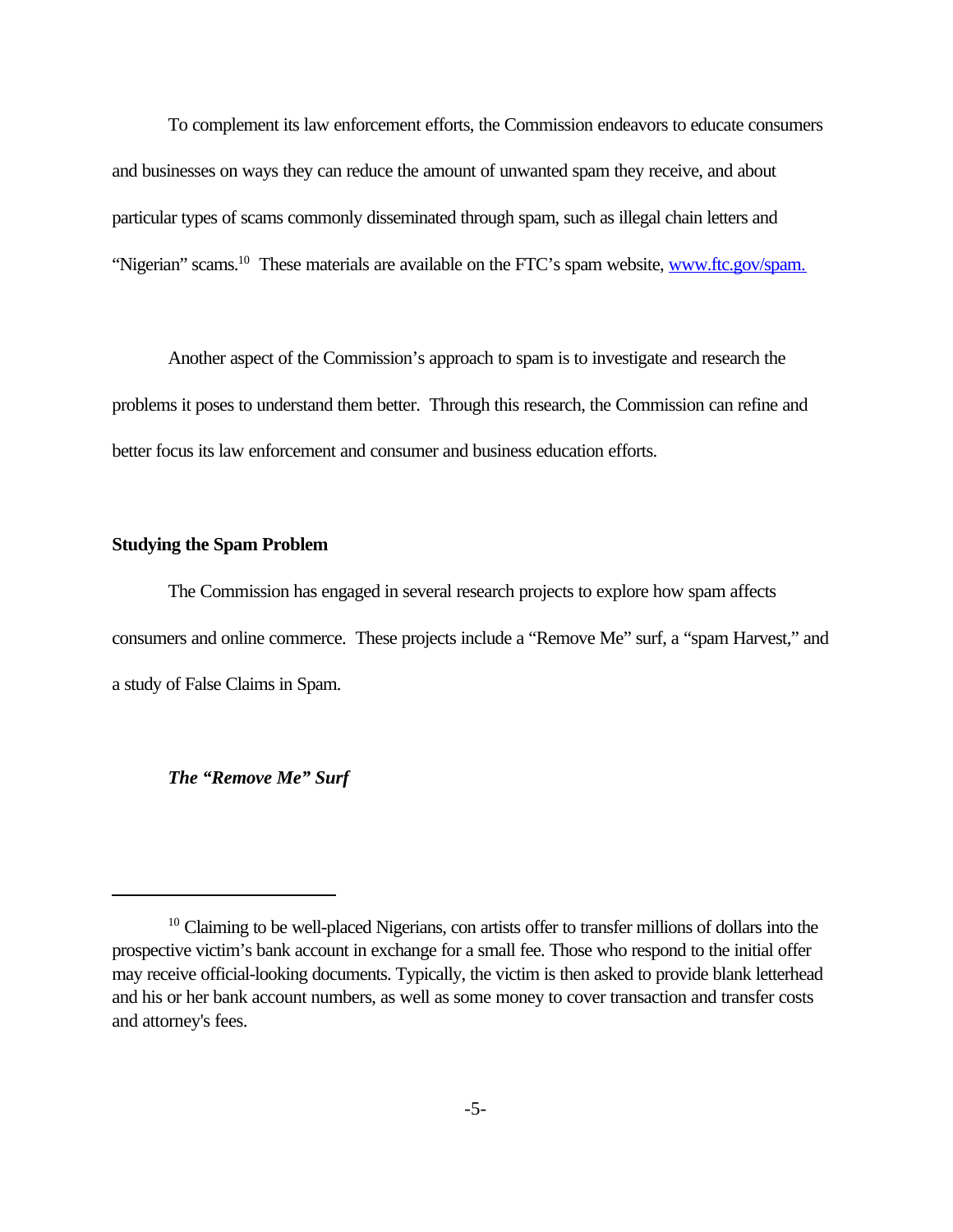Last year the Commission announced the results of the "Remove Me" surf, in which the FTC and law enforcement partners tested whether spammers where honoring the "remove me"or "unsubscribe" options in spam.<sup>11</sup> From email that participating agencies had forwarded to the FTC's spam database, the Commission's staff selected more than 200 messages that purported to allow recipients to remove their names from a spam list. The agencies set up dummy email accounts to test the pledges. We found that 63 percent of the removal links and addresses in our sample did not function. If a return address does not work to receive return messages, it is unlikely that it could be used to collect valid email addresses for use in future spamming. This finding tends to disprove the common belief that responding to spam guarantees that you will receive more of it.

## *The "Spam Harvest"*

In its "Spam Harvest," the Commission's staff conducted an examination of what online activities place consumers at risk for receiving spam. The examination discovered that one hundred percent of the email addresses posted in chat rooms received spam; one received spam only eight minutes after the address was posted. Eighty-six percent of the email addresses posted at newsgroups and Web pages received spam, as did 50 percent of addresses at free personal Web page services, 27

 $11$  The "Remove-Me" surf was conducted as part of International Netforce, an enforcement sweep in which the FTC was joined by the Alaska Attorney General, the Alaska State Troopers, Government Services of the Province of Alberta, the British Columbia Securities Commission, the British Columbia Solicitor General, the Canadian Competition Bureau, the Idaho Attorney General, the Montana Department of Administration, the Oregon Department of Justice, the Washington Attorney General, the Washington State Department of Financial Institutions, and the Wyoming Attorney General.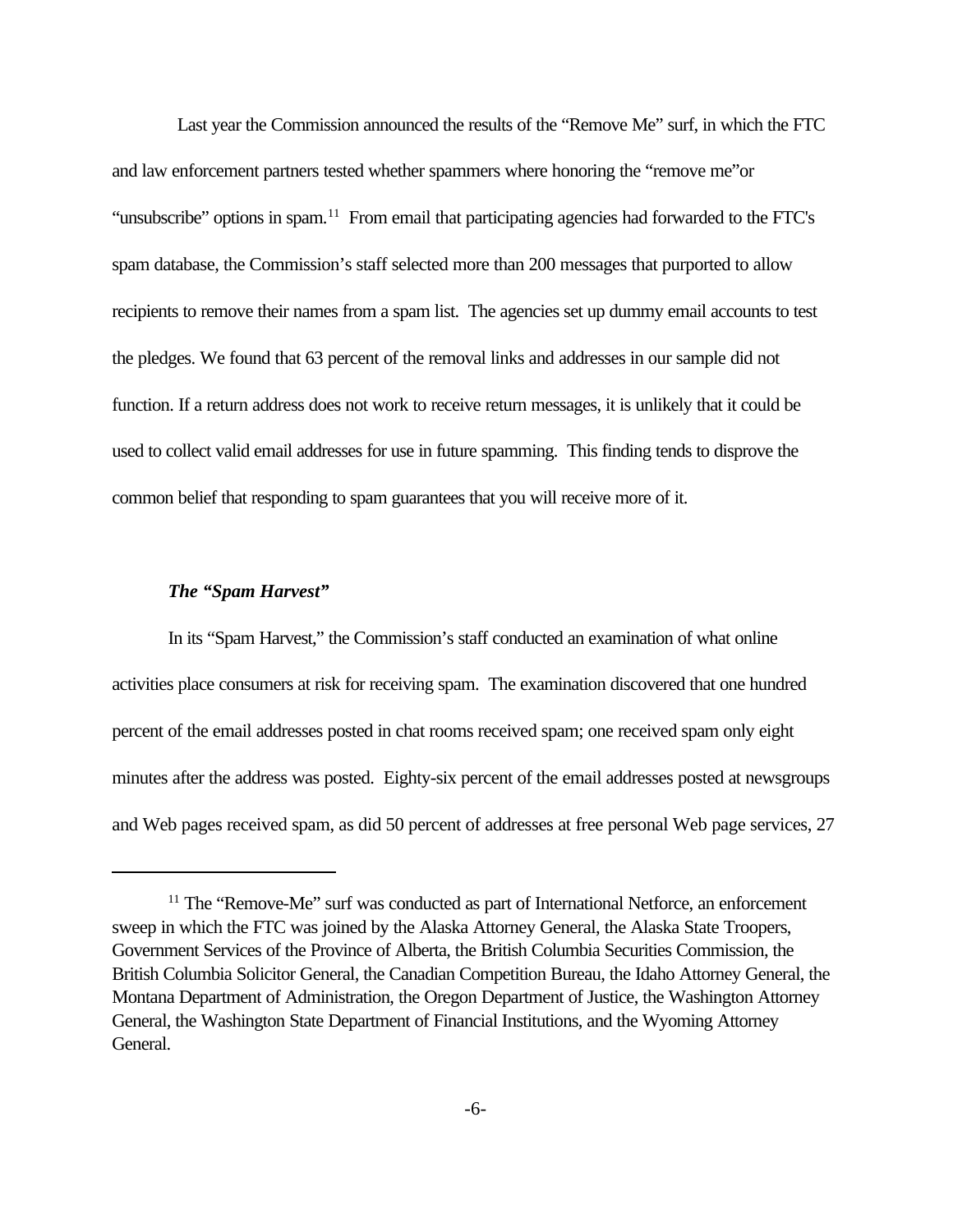percent from message board postings, and 9 percent of email service directories. The "Spam Harvest" also found that the type of spam received was not related to the sites where the email addresses were posted. For example, email addresses posted to children's newsgroups received a large amount of adult-content and work-at-home spam.

As part of this project, the staff developed consumer education material, including a publication, "E-mail Address Harvesting: How Spammers Reap What You Sow," that provides tips, based on the lessons learned from the Spam Harvest, to consumers who want to minimize their risk of receiving spam. The tips advise, among other things, that consumers can minimize the chances of their addresses being harvested by using at least two email addresses--one for use on web sites, newsgroups and other public venues on the web, and another email address solely for personal communication. Another suggested strategy to reduce spam is "masking" (disguising) email addresses posted in public.<sup>12</sup>

## *The "False Claims in Spam" Study*

An additional FTC staff study examined false claims in spam. The staff examined 1,000 spam messages selected randomly from three sources: our spam database of consumer-forwarded messages, the spam received at the addresses used in the Spam Harvest, and spam that reached FTC

<sup>&</sup>lt;sup>12</sup> Masking involves putting a word or phrase in one's email address so that it will trick a harvesting computer program, but not a person. For example, if one's email address is "johndoe@myisp.com," one could mask it as "johndoe@spamaway.myisp.com." Some newsgroup services or message boards won't allow masking of email addresses and some harvesting programs may be able to pick out common masks.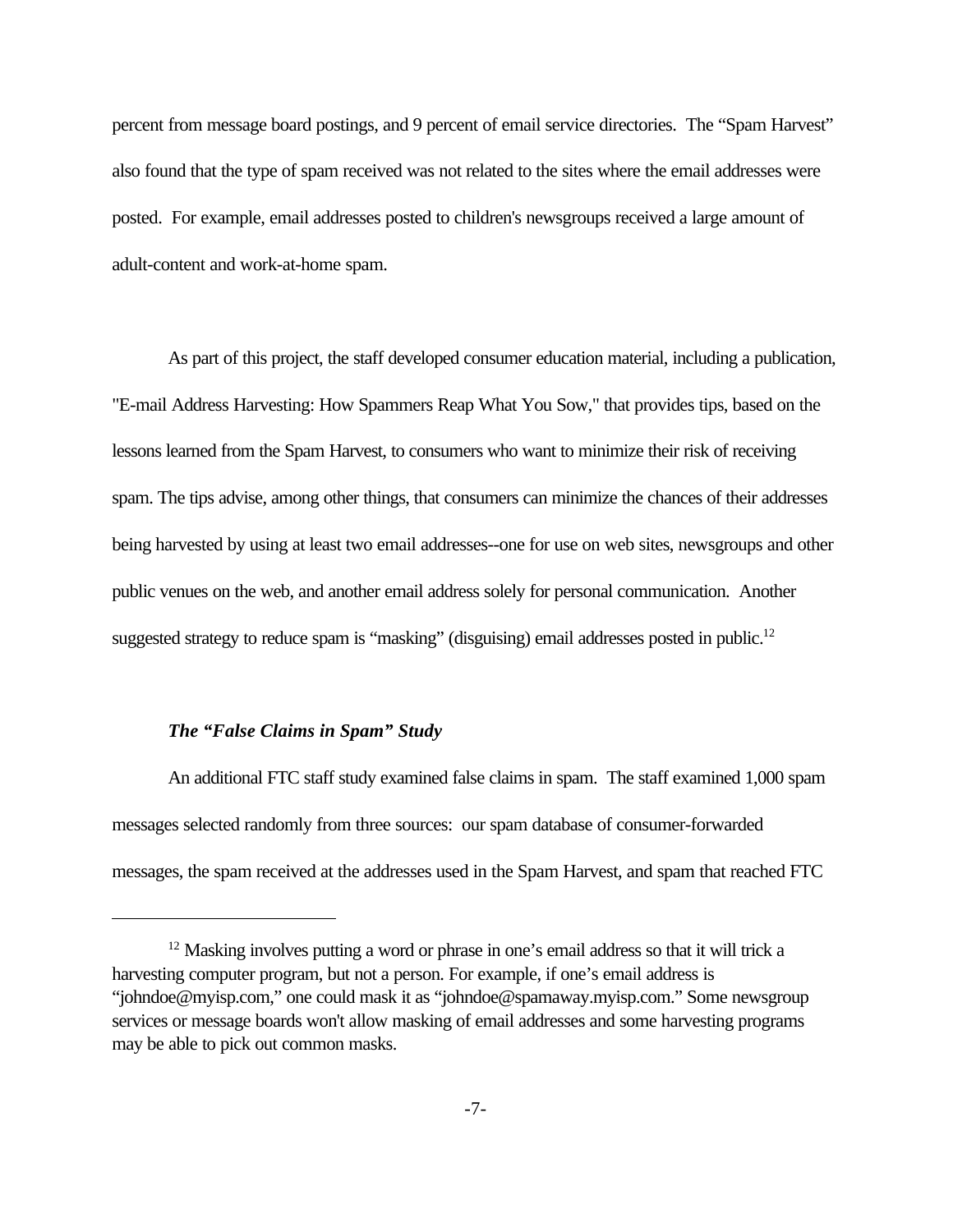employee computers. The staff analyzed the messages based upon the types of products or services offered, the indicia of deception in the content of the messages, and the indicia of deception in the "from" and "subject" lines of the messages.

*The Types of Products or Services Offered* - The staff found that 20 percent of the spam contained offers for investment or business opportunities, which include such things as work-at-home offers, franchise opportunities, or offers for securities. Another 18 percent of the spam offered adultoriented products or services. Of those adult messages, about one-fifth included images of nudity that appeared automatically in the body of the message. Further, 17 percent of the spam messages involved finance, including credit cards, mortgages, refinancing, and insurance. All together, the investment/business opportunity, adult, and finance offers comprised 55 percent of our sample.

*Indicia of Falsity in the Content of Spam Messages* - The staff also determined how many spam messages appeared misleading. Using expertise gleaned from past law enforcement actions and recent research efforts, the staff identified specific representations likely to be false. The staff found that 40 percent of all the combined categories of spam messages contained indicia of falsity in the body of the message. An astonishing 90 percent of the investment/business opportunity category of spam contained indicia of false claims.

*Evidence of Falsity in the "From" and "Subject" Lines* - The staff also looked at evidence of deception in the "from" and "subject" lines of the spam. One third of the messages contained indicia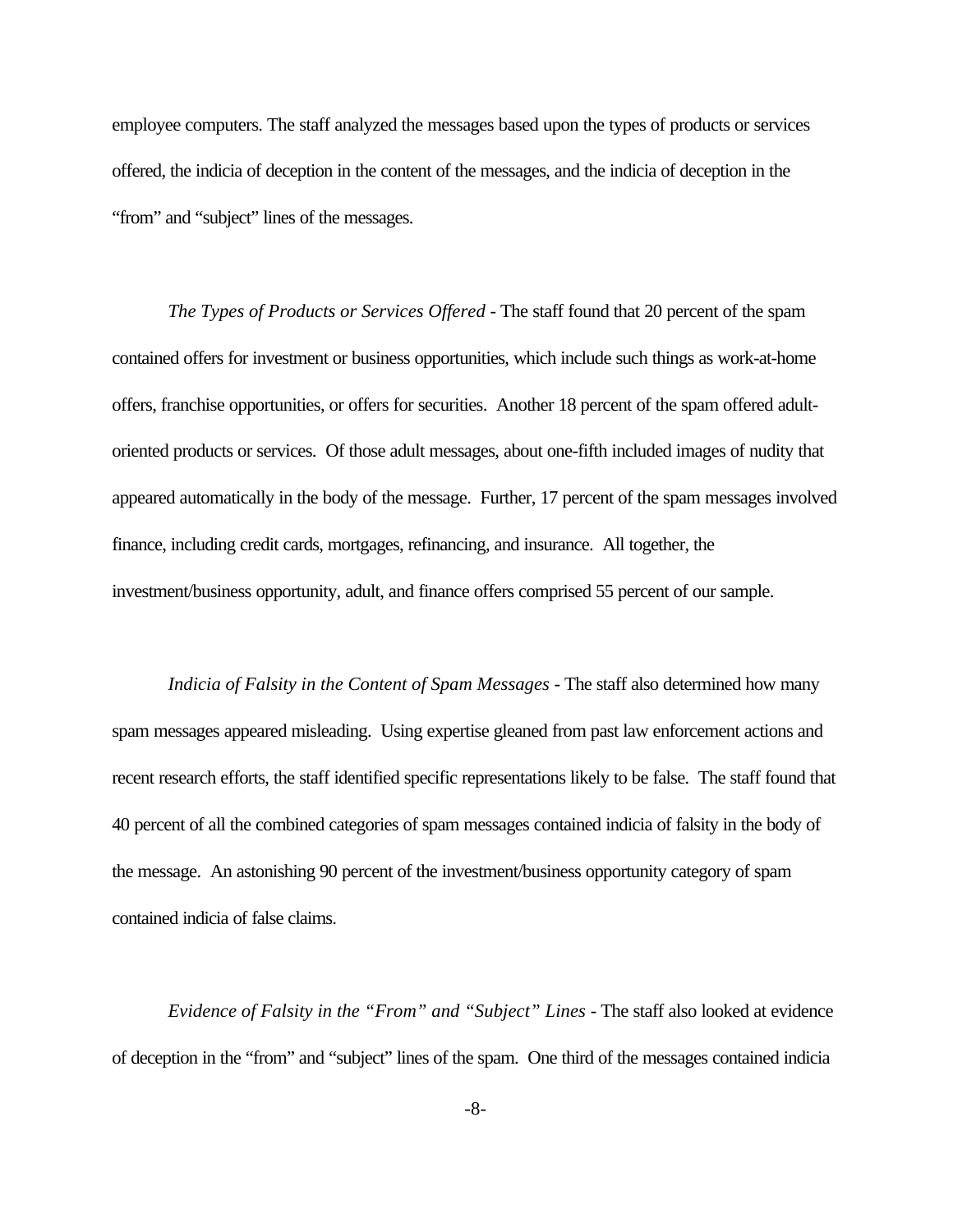of falsity in the "from" line. Messages falling into this category included "from" lines connoting a business or personal relationship, such as using a first name only, or stating "Your Account@XYZ.COM." Another common instance of misleading "from" lines occurs when spammers make the sender's name the same as the recipient's address, so it appears that one has sent the message to oneself.

In addition, the staff found that 22 percent of the spam messages contained indicia of falsity in the subject line, such as using "Re:" to indicate familiarity or a subject line that was unrelated to the content of the message, such as "Hi" or "Order Confirmation." Over one third of adult-content spam contained false information in the subject line. Further, *only two percent* of the analyzed spam contained the label "ADV:" in the "subject" line, even though such a label is required by the laws of several states.

*Conclusions of the False Claims in Spam Study* - Adding up the various forms of deception, the staff found that 66 percent of the spam appeared to contain at least one form of deception.<sup>13</sup> This Spam Study confirms the Commission's earlier belief that fraud operators, who are often among the first to exploit any technological innovation, have seized on the Internet's capacity to reach millions of consumers quickly and at a low cost through spam. Not only are fraud operators able to reach millions of individuals with one message, but they also can misuse technology to conceal their identity. The

<sup>&</sup>lt;sup>13</sup> The remaining spam messages were not necessarily truthful, but they did not contain any obvious indicia of falsity.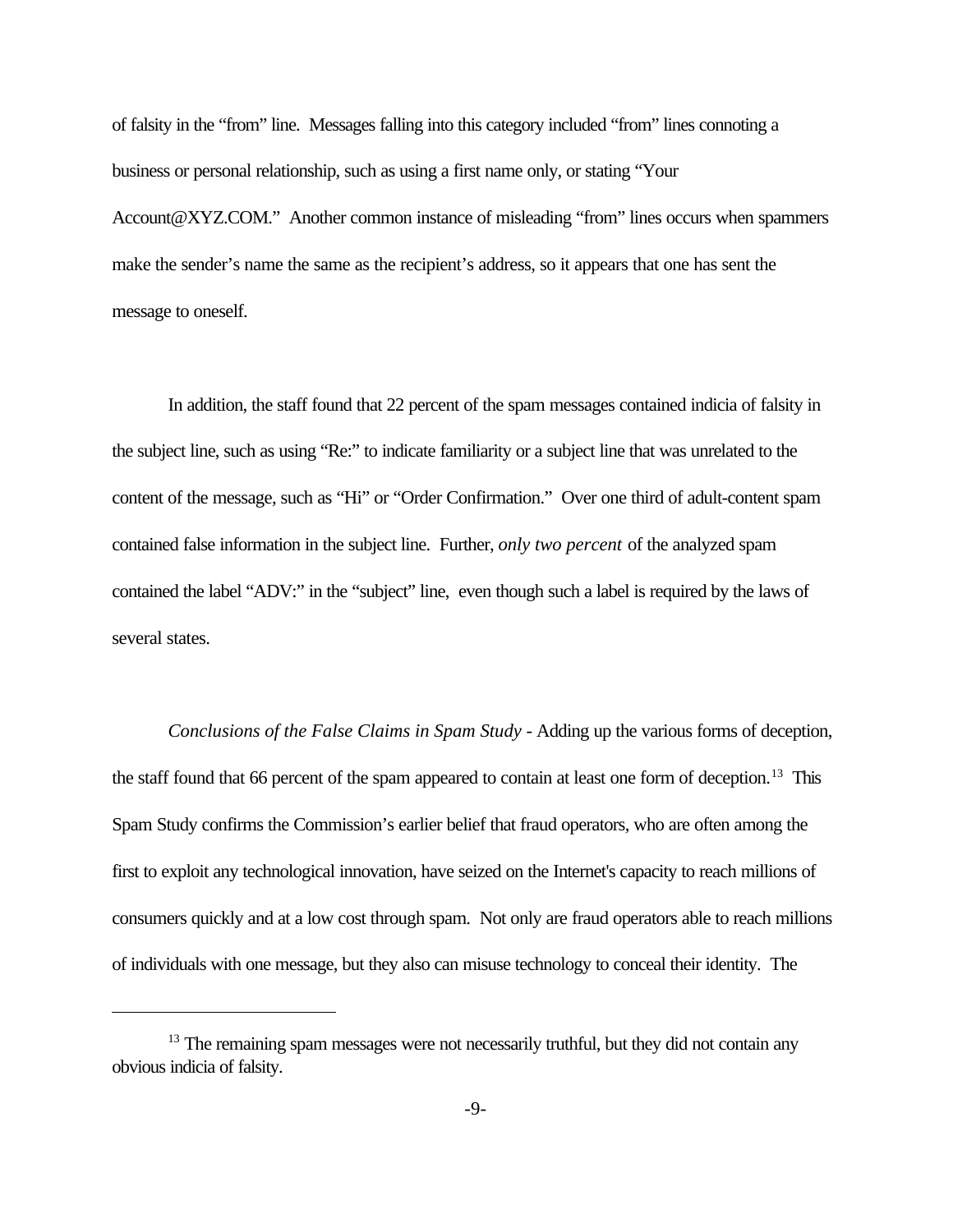Commission believes the proliferation of fraudulent or deceptive spam on the Internet poses a threat to consumer confidence in online commerce and, therefore, views the problem of deception as a significant issue in the debate over spam.

### **The FTC Spam Forum**

Building upon our research, education, and law enforcement efforts, the FTC held a three-day public forum from April 30 to May 2, 2003 on spam email. This was a wide-ranging public examination of spam from all viewpoints. The Commission convened this event for two principal reasons. First, spam is frequently discussed, but facts about how it works, its origins, what incentives drive it, and so on, are not widely known. The Commission anticipated that the Forum would generate an exchange of useful information about spam to help inform the public policy debate. This could help the Commission determine what more it might do to more effectively fulfill our consumer protection mission in this area. Second, the Commission sought to act as a potential catalyst for solutions to the spam problem. Through the Forum, the Commission brought to the table representatives from as many sides of the issue as possible to explore and encourage progress toward possible solutions to the detrimental effects of spam.

The Commission believes that the Forum advanced both goals. As described below, the panelists contributed valuable information from a variety of differing viewpoints to the public record. In addition, the Forum spurred a number of participants into cooperation and action. Most notably, on the eve of the Forum, industry leaders Microsoft, America Online, and Yahoo! announced a collaborative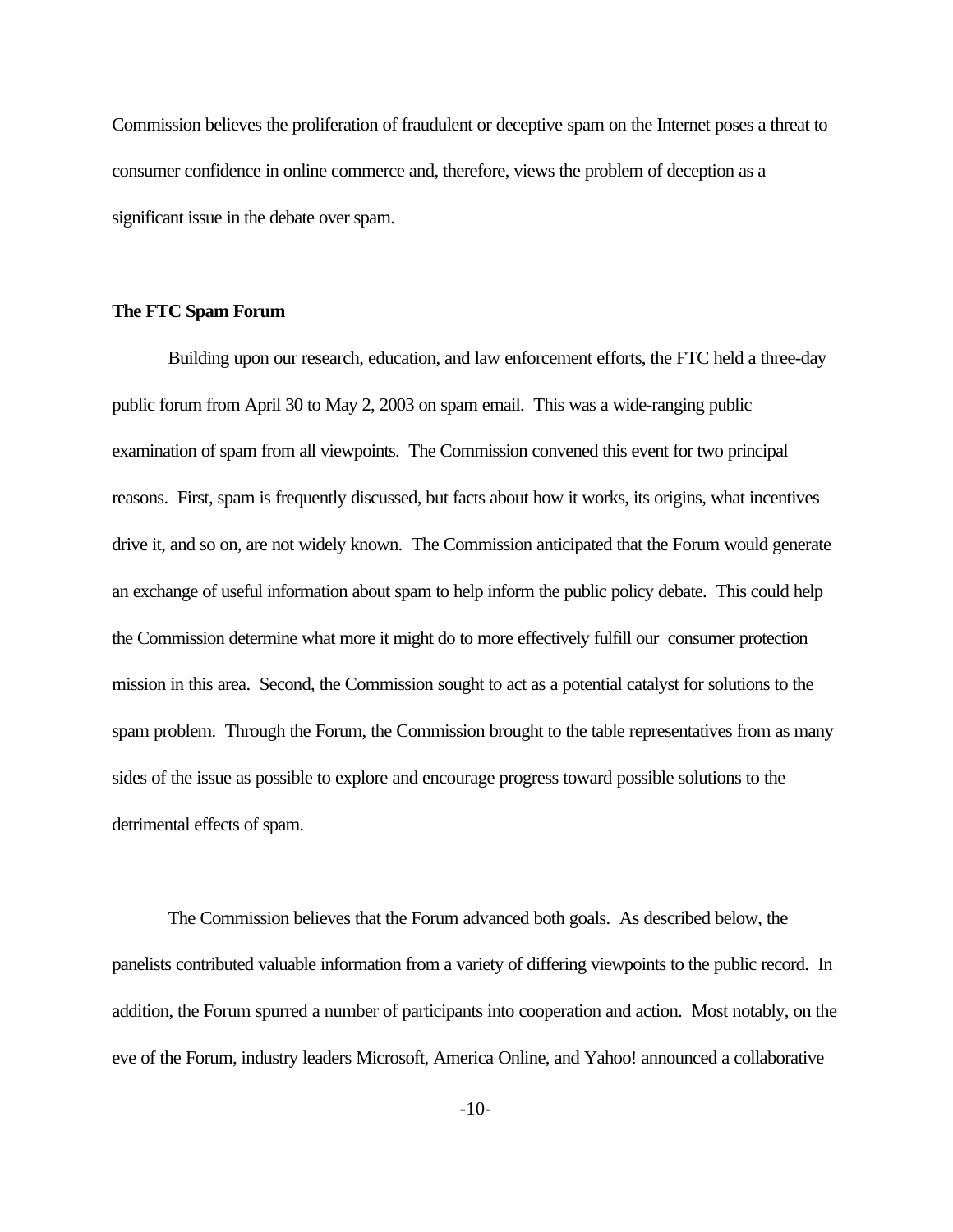effort to stop spam. Moreover, several potential technological solutions to spam were announced either at or in anticipation of the Forum. The Commission intends to foster this dialogue, and, when possible, to encourage other similar positive steps on the part of industry.

The strong interest in addressing spam is shared by: consumers, Internet Service Providers ("ISPs"), law enforcement authorities, marketing services, bulk email marketers, anti-spammers, and retailers and manufacturers. These interest groups were represented at the Forum by 87 different panelists collectively possessing a tremendous range of expertise, and coming from all over the globe to participate in this discussion. Distinguished representatives from the European Commission, Canada, Australia, Korea, and Japan offered their views on how spam affects their countries and how they are trying to tackle the problem. On the domestic front, panelists included prominent representatives from all sectors affected by spam, such as the president of the consumer group, the SpamCon Foundation, the president of the Direct Marketing Association, vice presidents of America Online and Microsoft, and the Washington State Attorney General. Distinguished members of Congress - Senators Burns, Wyden, and Schumer, and Representative Lofgren – also addressed Forum attendees.

The Spam Forum was organized into twelve panel discussions that were conducted over the course of three days. In addition to the 87 panelists, approximately 400 people were present each day in the audience at the FTC Conference Center, with many more individuals participating via a video link or by teleconference. Questions for the panelists were accepted from the audience and via a special email address from those attending through video link or teleconferencing.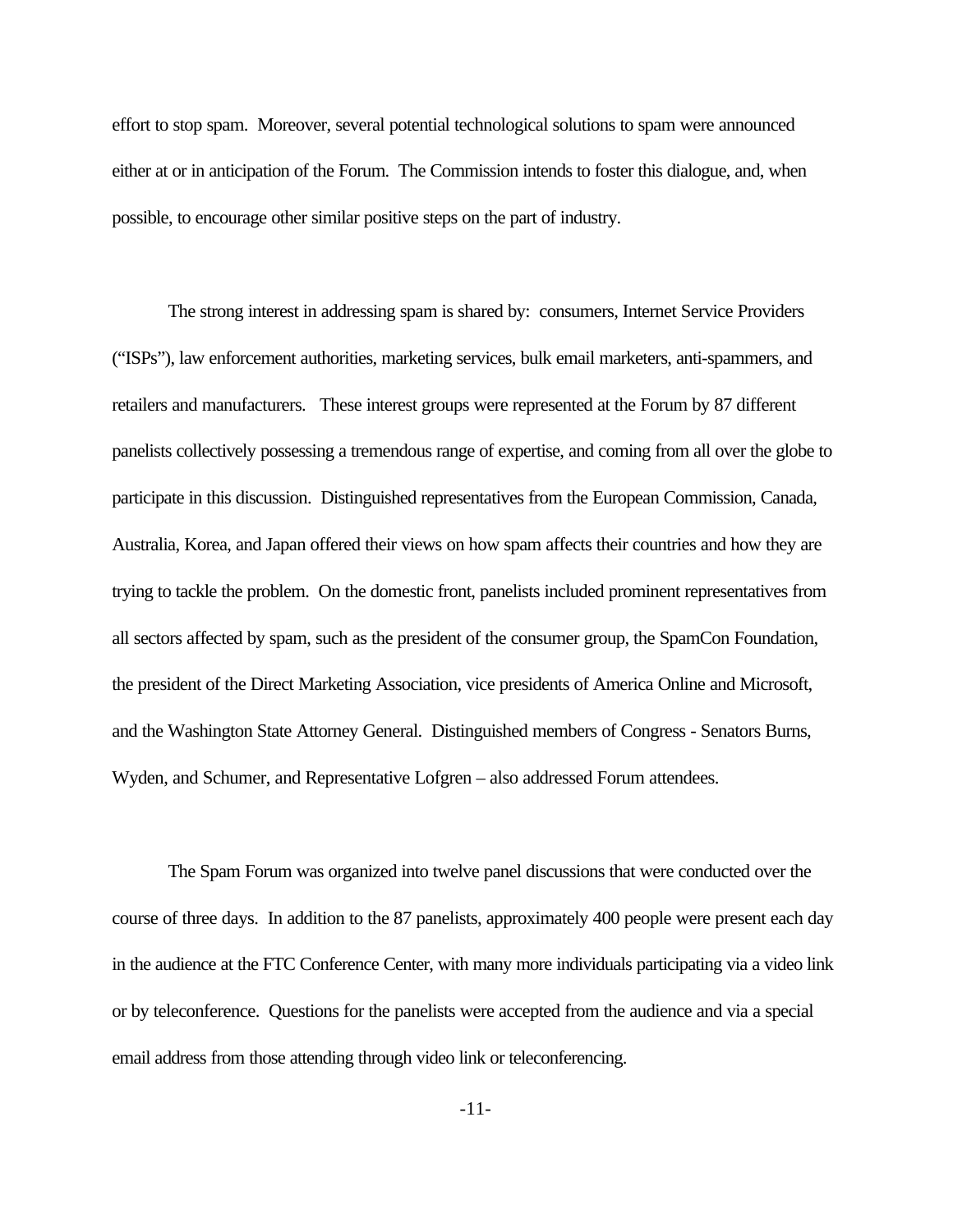Day One of the Forum focused on the mechanics of spam. Panelists discussed in detail how spammers find email addresses and how deception in the sending of spam affects consumers and online commerce. Discussions then focused upon security weaknesses that enable or facilitate spam, such as open relays<sup>14</sup> and open proxies.<sup>15</sup> Day Two explored the economic costs of spam. Panelists participated in an in-depth discussion of economic incentives inherent in spam and the costs of spam to marketers, ISPs, and consumers, and its effects on emerging technologies. Specifically, panelists discussed spam blacklists, email marketers, and wireless spam (unsolicited text messages received via cell phone). Day Three focused on potential solutions to spam. Panelists discussed three potential avenues to a solution: legislation, litigation, and technology. Specific topics covered included: state, federal, and international legislation; civil and criminal law enforcement and private litigation against spammers; and various technological approaches.

Panelists at the Forum bought forward an enormous amount of information about spam and how it affects consumers and businesses. Several primary themes emerged from the various

<sup>&</sup>lt;sup>14</sup> Open relays allow spammers to route their email through servers of other organizations, thereby disguising the origin of the email. Spammers identify and use other organizations' open relays to avoid detection by the filter systems that ISPs use to protect their customers from unwanted spam. Routing spam through open relays also makes it difficult for law enforcement agencies to track down senders of fraudulent or deceptive spam.

<sup>&</sup>lt;sup>15</sup> A proxy server runs software that allows it to be the one machine in a network that directly interacts with the Internet. This provides the network with greater security. But if a proxy is not configured properly (*i.e.*, if it is an "open proxy"), it also may allow unauthorized users to pass through the site and connect to other hosts on the Internet. For example, a spammer can use an open proxy to connect to a mail server. If the server has an open mail relay, the spammer can send a large amount of spam and then disconnect - all anonymously.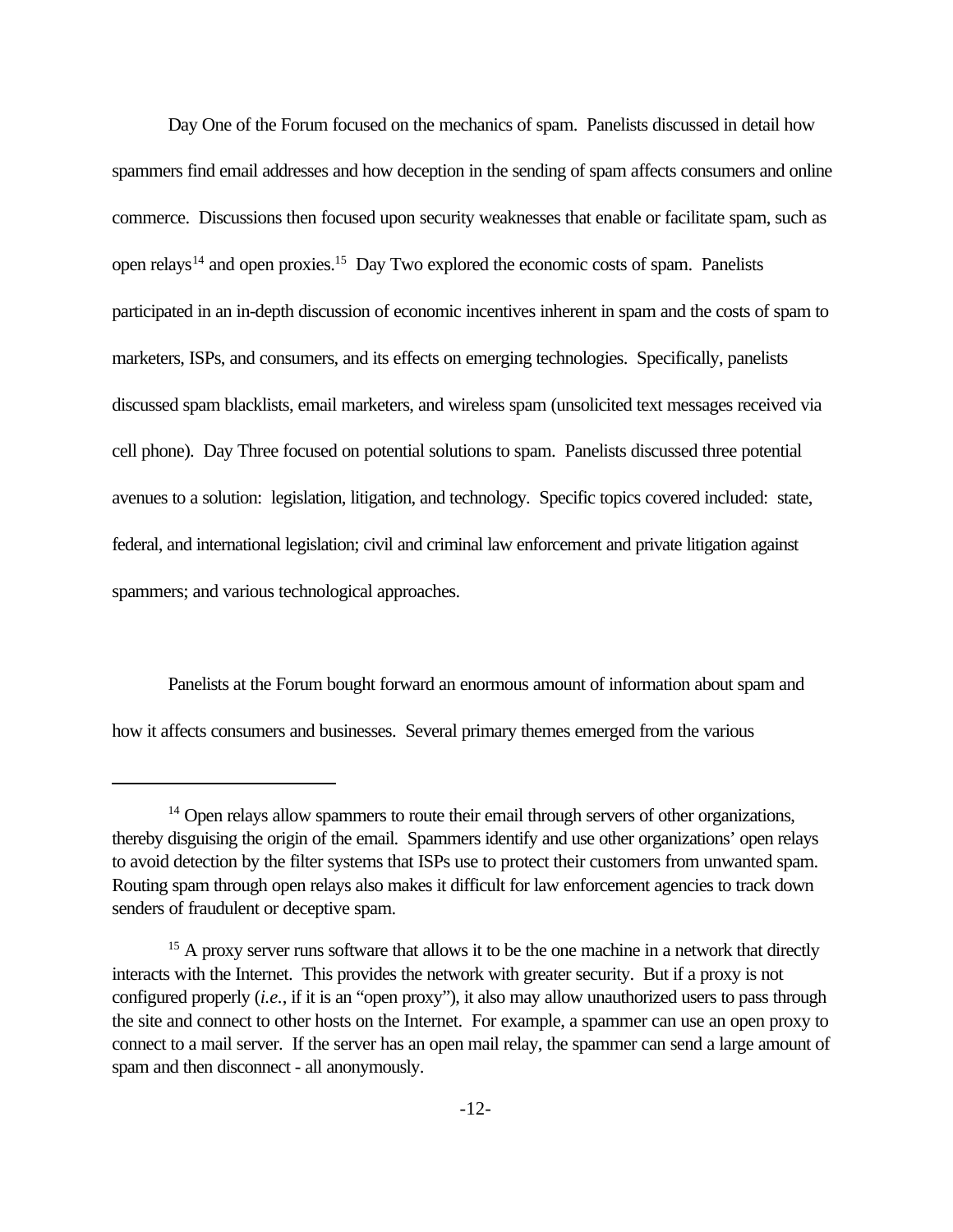discussions. First, the volume of spam is increasing sharply. Many panelists reported that the rate of increase is accelerating. For example, one ISP reported that in 2002 alone it experienced a 150 percent increase in spam traffic. Second, spam imposes real costs. The panelists offered concrete information about the costs of spam to businesses and to ISPs. Specifically, ISPs reported that costs to address spam have increased dramatically over the past two years. ISPs bear the cost of servers and bandwidth necessary to channel the flood of spam, even that part of the flood that is being filtered out before reaching recipients' mail boxes. America Online reported that it recently blocked an astonishing 2.37 billion pieces of spam in a single day. Third, spam is an international problem. According to our international panelists, most of the spam received in their countries is in English and advertises American products or companies. Most panelists agreed that any solution to stopping spam will have to involve an international effort.

Our law enforcement experience has taught that the path from a fraudulent spammer to a consumer's in-box typically crosses at least one international border and frequently several. Thus, fraudulent spam exemplifies the growing problem of cross-border fraud. To enhance our effectiveness in the fight against fraudulent spam and other kinds of fraudulent schemes that cross international borders, the Commission will be asking this Committee, as part of our forthcoming reauthorization testimony, for additional legislative authority in a number of areas, including measures that would: allow the agency to share such information on targeted schemes with our overseas counterparts; provide investigative assistance to them in appropriate cases; improve our ability to obtain information from U.S. criminal agencies and federal financial regulators, who are often investigating the same types of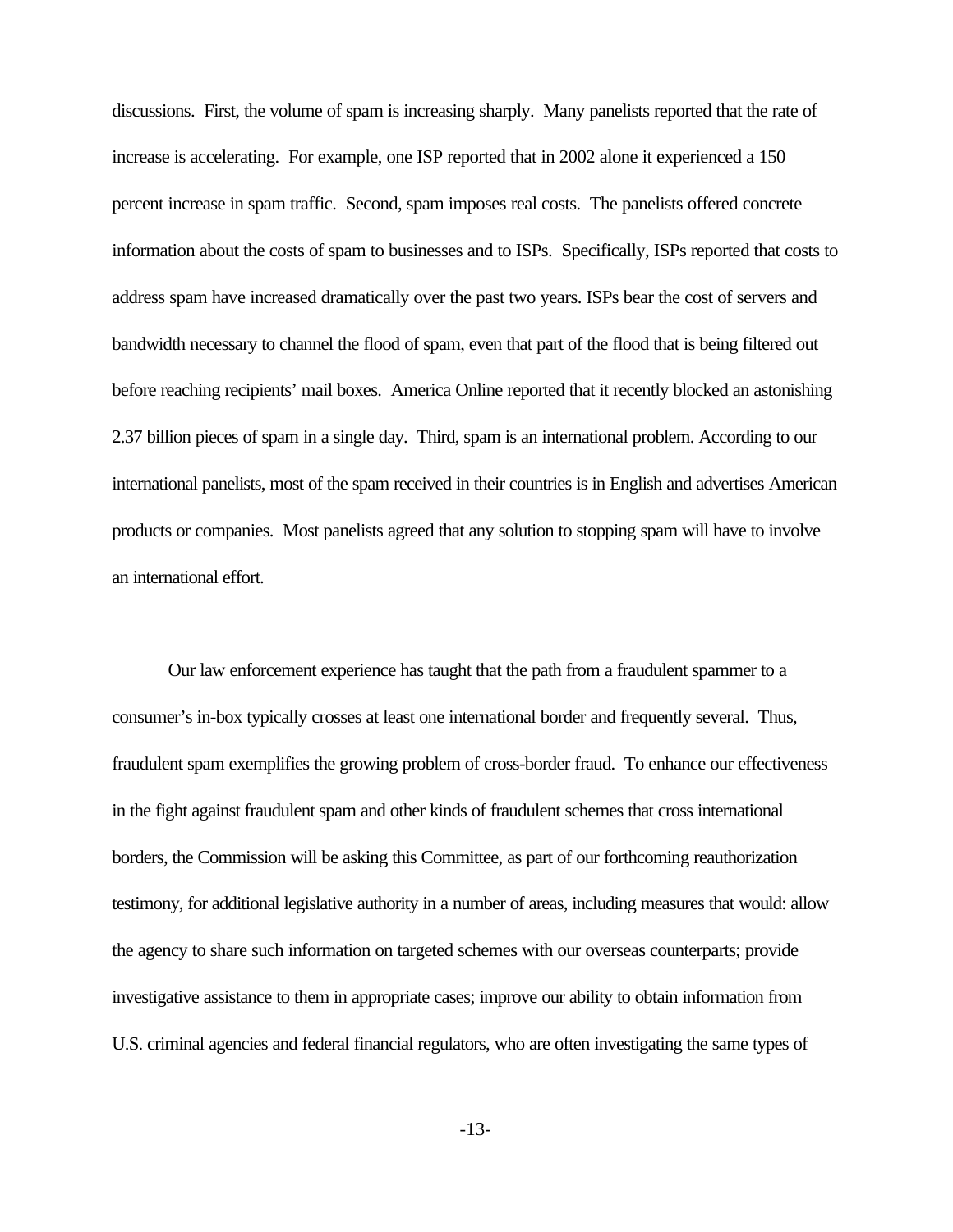fraudulent conduct that we are; and improve the agency's ability to obtain consumer redress in crossborder cases by clarifying the Commission's authority to take action in such cases, and by expanding the agency's ability to use foreign counsel to pursue assets offshore. Legislation expanding the Commission's authority in these ways is essential to improve the agency's ability to fight fraudulent spam in particular, as well as other manifestations of the more general problem of cross-border fraud.

#### **Approaches to Solving the Spam Problem**

The broad themes that emerged from the Forum panel discussions depict the spam problem as increasing volume, increasing costs, and increasing international effects. This confirms that finding solutions to the problems posed by spam will not be quick or easy; moreover, the consensus of panelists was that no single approach will likely cure the problem. Some panelists at the Forum stated that a large scale technological change in the email protocol system is not likely to occur. Nevertheless, others indicated that there are incremental technical changes that can be grafted onto the existing email protocol to ease the burden of unwanted email on ISPs and consumers. In addition, consumer representatives stressed that any solution should include consumer empowerment – to allow email recipients to decide what messages they want to receive in their inbox, and to give recipients the technical tools to effectuate those decisions. Some panelists, but by no means all, advocated additional federal legislation and law enforcement efforts as a means to provide needed accountability and deterrence.